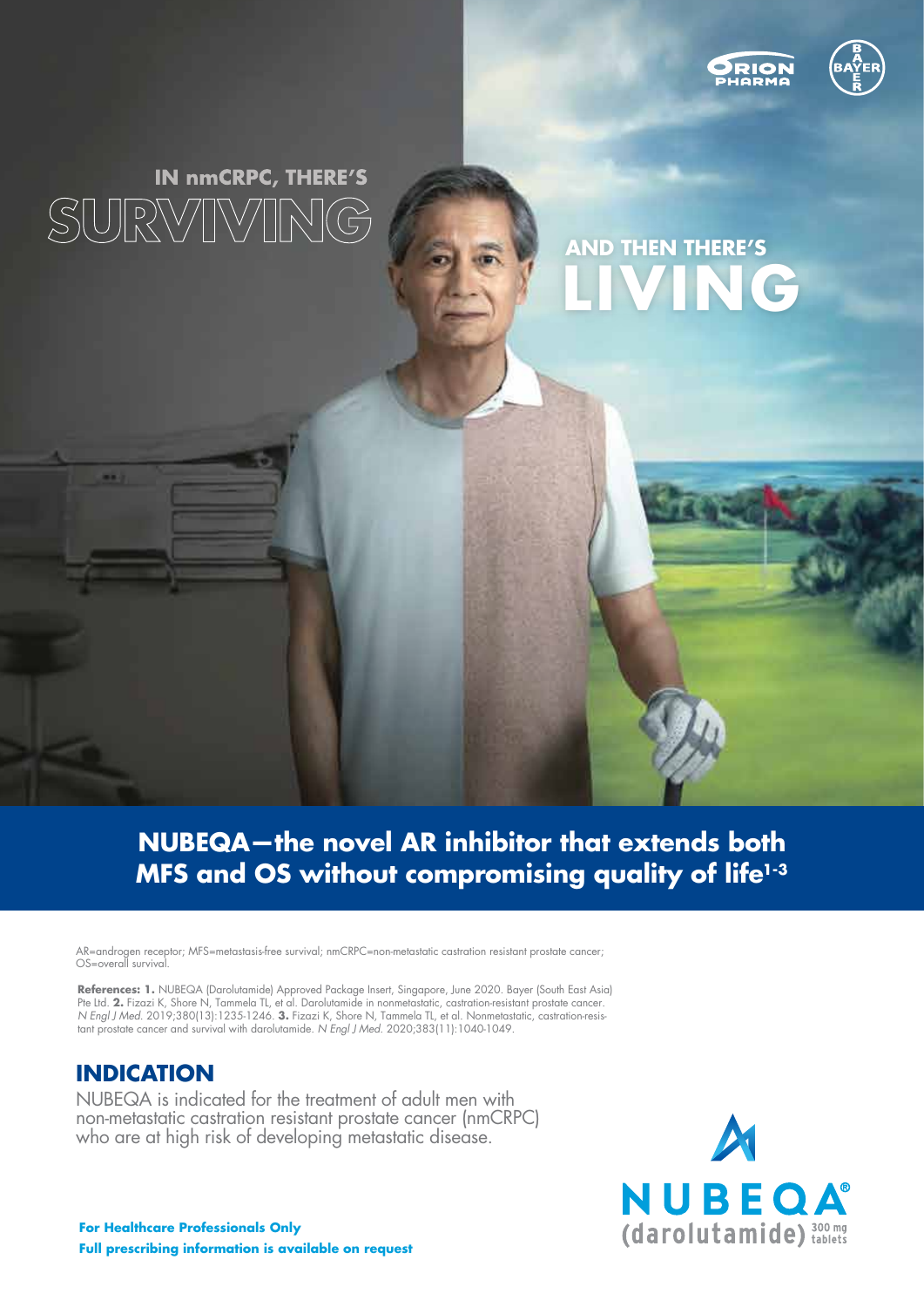# **PROVEN TO EXTEND BOTH MFS AND OS in men with nmCRPC1-3**

### Statistically significant increase in median MFS vs ADT alone<sup>1,2</sup>

(HR: 0.41; 95% CI: 0.34-0.50; *P*<0.001)



#### Statistically significant results in extending survival<sup>3</sup>





#### **By adding NUBEQA to ADT, nmCRPC patients benefited from a statistically significant increase in both MFS and OS1-3**

ADT=androgen deprivation therapy; CI=confidence interval; HR=hazard ratio; MFS=metastasis-free survival; nmCRPC=non-metastatic castration resistant prostate cancer; OS=overall survival.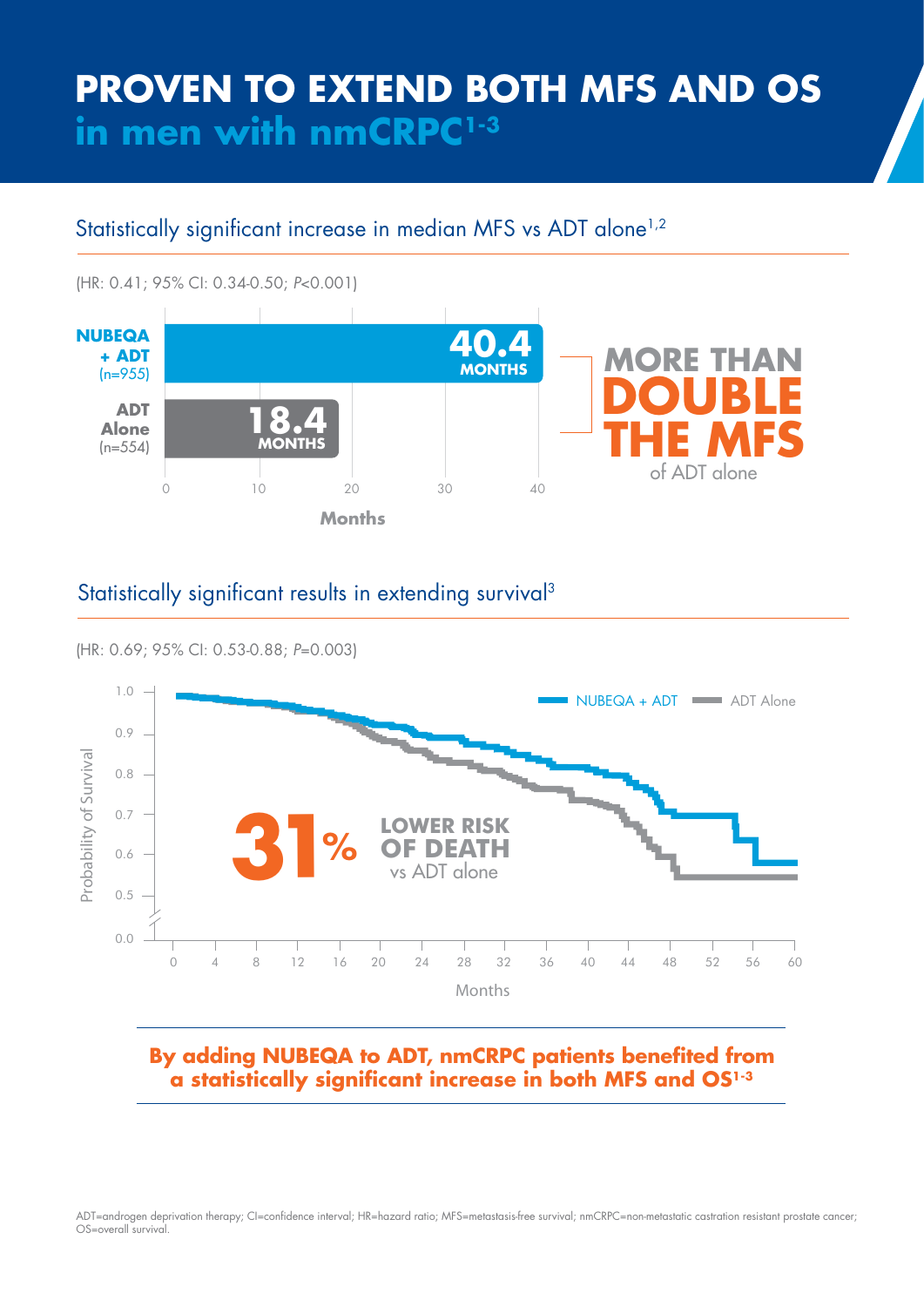# **MINIMAL DIFFERENCE IN AEs that are important to patients1,3**





• The proven tolerability of NUBEQA was supported by the longer-term safety analysis<sup>1\*</sup>

**Fatigue was the only AE to occur at an incidence of ≥10% with NUBEQA1**

Even with longer follow-up\*, the discontinuation rate due to AEs remained the same as in the primary analysis<sup>2,3</sup>



(darolutamide) 300 mg



ADT=androgen deprivation therapy; AEs=adverse events.